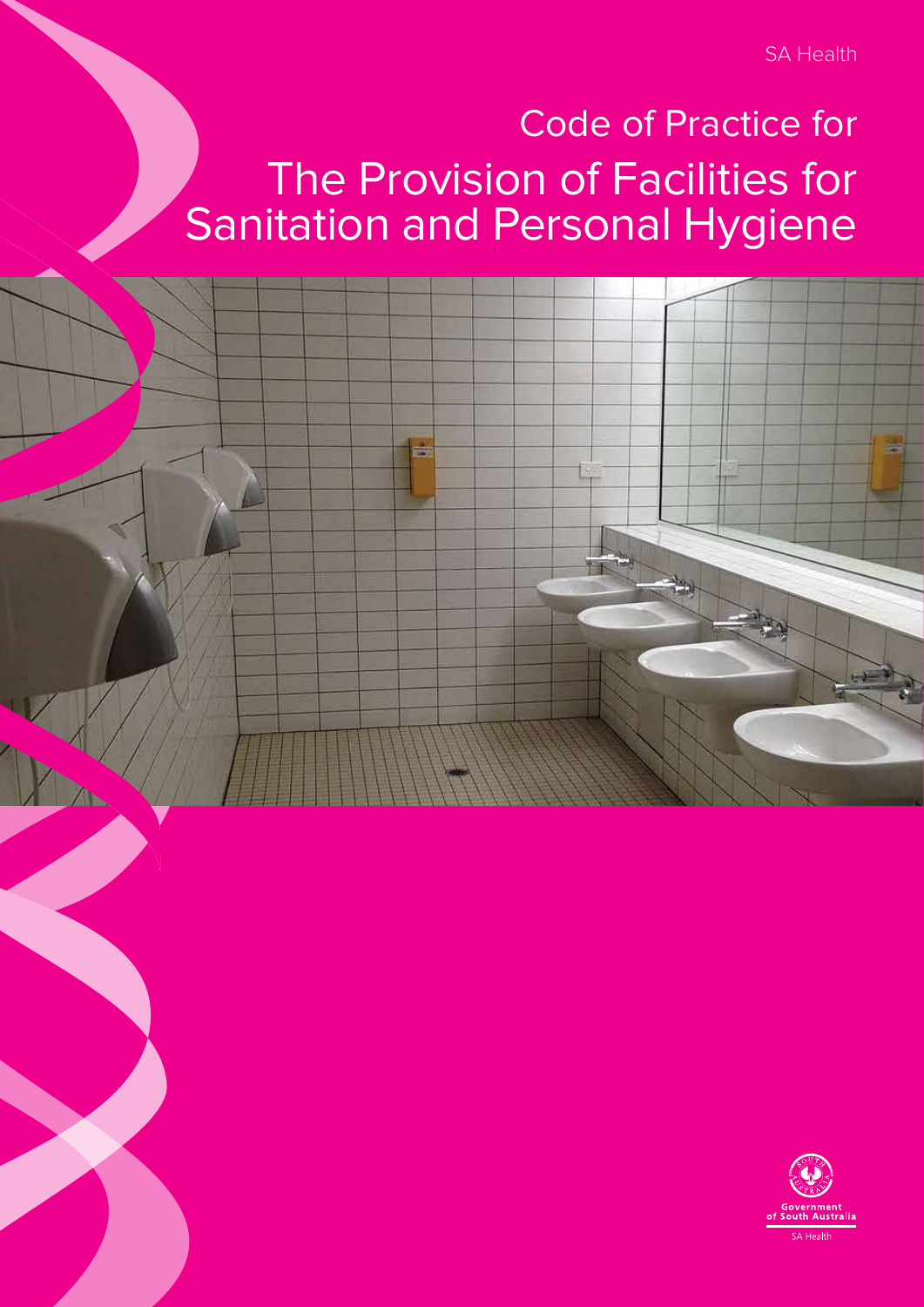# Foreword

The provision of safe, accessible and hygienic public toilet facilities is an important function of local government, building owners and facility managers. Public toilet facilities that are conveniently located, well maintained and properly managed can promote the use of public spaces and public transport and generally contribute to active living and positive public health outcomes.

Under the *South Australian Public Health Act 2011* (the Act), the Minister can initiate measures to promote proper standards of public and environmental health within the state. This Code of Practice for the Provision of Facilities for Sanitation and Personal Hygiene (the Code) has been developed to assist relevant authorities responsible for the administration of the Act and provide information to building owners to ensure the public facilities for sanitation and personal hygiene are suitable and kept clean and hygienic in order to protect public health.

This document is a prescribed code of practice under Section 109 of the Act meaning that its requirements are enforceable under the Act.

While the Code is applicable to all premises developed before or after the commencement of the Act, it is particularly intended that the provisions of the Code apply to:

- > any premises that is undergoing improvements, alterations or a change of use (with or without structural alteration); and/or
- > where it can be demonstrated that the existing facilities for sanitation and personal hygiene are inadequate for the current use.

Section 92 of the Act provides for the relevant authority to serve a notice for the purpose of securing compliance with a requirement imposed by or under the Act (including the duty under Part 6 or under a regulation or code of practice under the Act), or averting, eliminating or minimising a risk, or a perceived risk, to public health.

Non-compliance with provisions of the Code, when incorporated within a notice issued under Section 92 of the Act would be seen as a breach of the notice and render the person to whom the notice was served, liable to prosecution.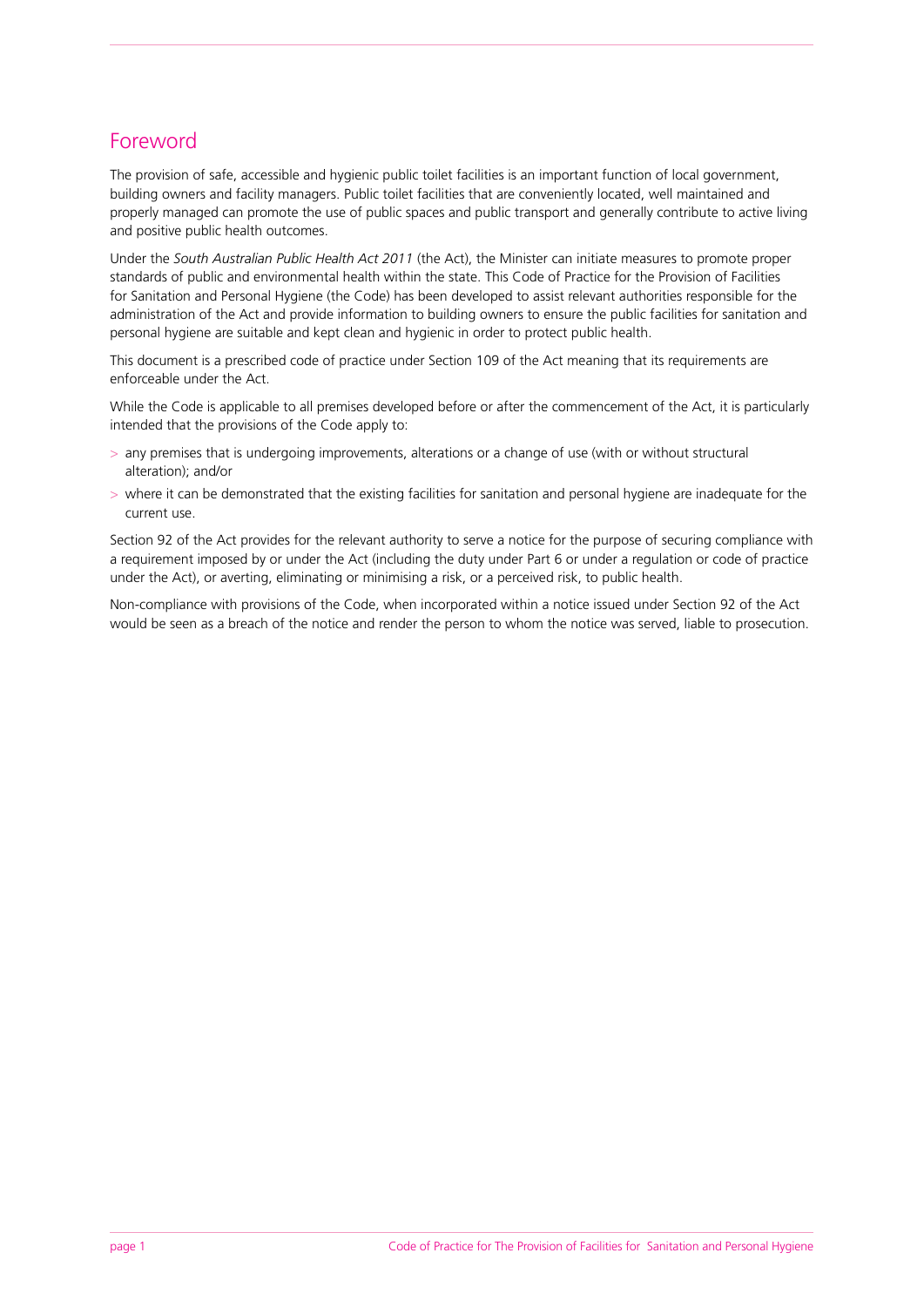| <b>FOREWORD</b>                                                   | 1  |
|-------------------------------------------------------------------|----|
| <b>1. INTRODUCTION</b>                                            | 3  |
| <b>2. DEFINITIONS</b>                                             | 4  |
| 3. GENERAL REQUIREMENTS FOR SANITARY FACILITIES                   | 5  |
| 3.1 NUMBER OF FACILITIES                                          | 5  |
| 3.2 WHEN THE RELEVANT AUTHORITY MAY REQUIRE ADDITIONAL FACILITIES | 5  |
| 3.3 PLUMBING AND DRAINAGE                                         | 6  |
| 3.4 FLOORS, WALLS, PARTITIONS AND CEILINGS                        | 6  |
| 3.5 FIXTURES AND FITTINGS                                         | 6  |
| 3.6 LIGHTING                                                      | 6  |
| 3.7 VENTILATION                                                   | 6  |
| 3.8 DISPOSAL OF SEWAGE, EFFLUENT AND GREYWATER                    | 7  |
| 3.9 ALTERNATE TOILET FACILITIES - REDUCED WATER REQUIREMENTS      | 7  |
| <b>4. SPECIFIC REQUIREMENTS FOR NON RESIDENTIAL PREMISES</b>      | 8  |
| 4.1 THE PROVISION OF SOAP AND HAND DRYING FACILITIES              | 8  |
| <b>4.2 EXTERNAL SHOWERS</b>                                       | 8  |
| <b>4.3 INFANT CARE FACILITIES</b>                                 | 8  |
| 4.4 FACILITIES FOR THE DISABLED                                   | 8  |
| 4.5 MAINTENANCE AND CLEANING                                      | 8  |
| 4.6 SOLID WASTE DISPOSAL                                          | 9  |
| 5. SHARPS DISPOSAL FACILITIES                                     | 10 |
| <b>5.1 SHARPS COLLECTION CONTAINERS</b>                           | 10 |
| 5.2 OUTER HOUSINGS                                                | 10 |
| 5.3 INSTALLATION HEIGHTS                                          | 11 |
| 5.4 MONITORING AND MANAGEMENT                                     | 11 |
| <b>6. RESOURCES</b>                                               | 11 |
| 7. LEGISLATION AND REFERENCES                                     | 12 |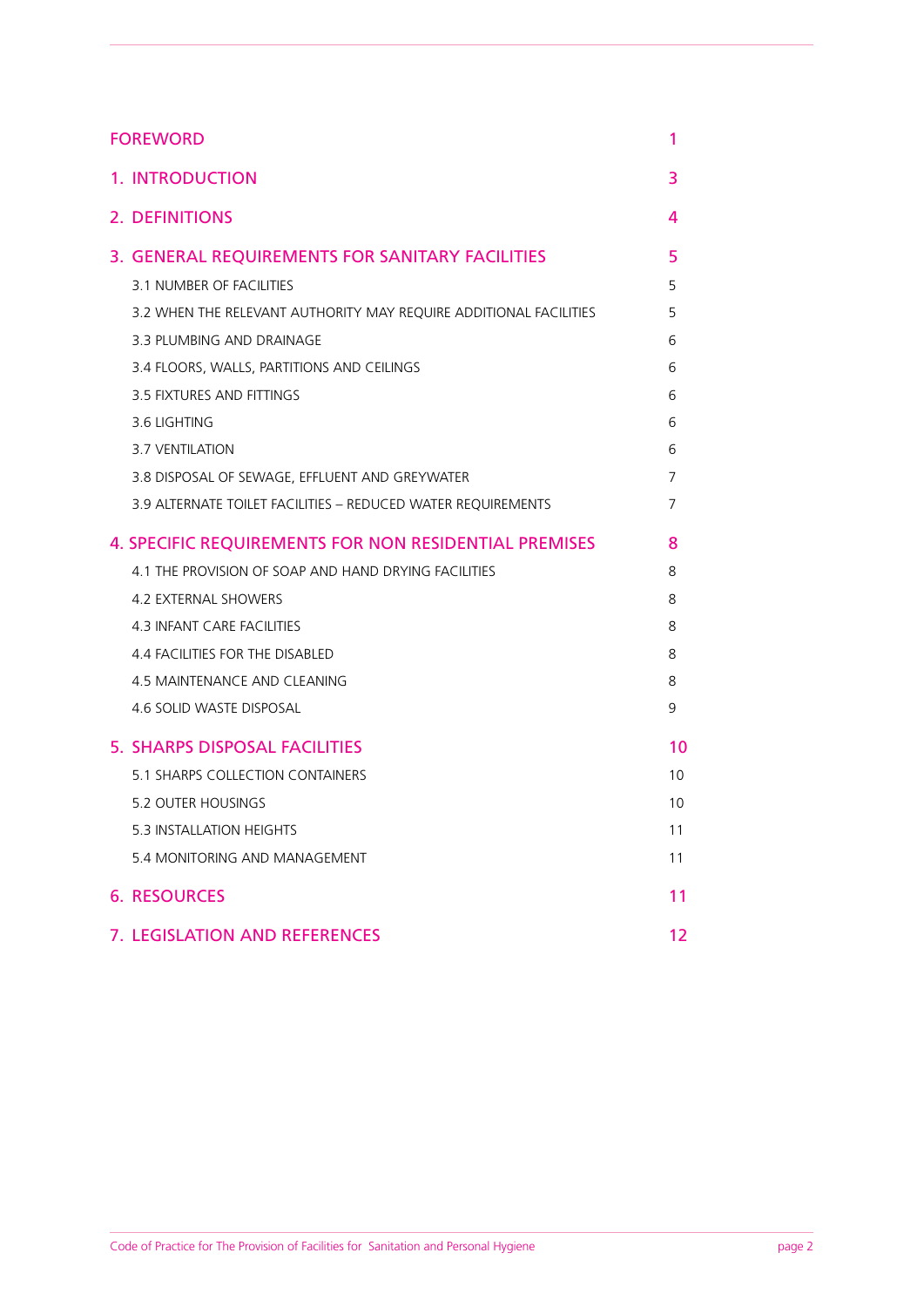# 1. Introduction

Public toilets make an important contribution to community liveability, health and wellbeing by supporting active living and social participation. Public toilet facilities are located in a variety of settings including shopping centres, community halls, recreational facilities and stand-alone toilet blocks. To ensure that public toilet facilities are safe and hygienic they must be properly designed, managed and maintained.

This Code supports the *South Australian Public Health Act 2011* (the Act) and the National Construction Code (NCC), particularly Volume One - Building Code of Australia Class 2 to Class 9 Buildings, and provides guidance for building owners to ensure that facilities for sanitation and personal hygiene are appropriate and compliant with associated legislation and standards.

The design of public toilet facilities is required to comply with legislation such as the NCC and relevant Australian Standards, and may be subject to planning controls by the relevant local authority. Where premises containing public toilet facilities are to be constructed or substantially modified, advice from the relevant authority should be sought to ensure compliance with relevant planning, building and health legislation.

Any requirement of this Code specified in a notice issued by the relevant authority under Section 92 of the Act does not derogate from the need for the person to whom the notice is served to also comply with other relevant laws of the State.

All legislation, codes of practice and guidelines referred to in this Code include amendments made from time to time, unless otherwise stated.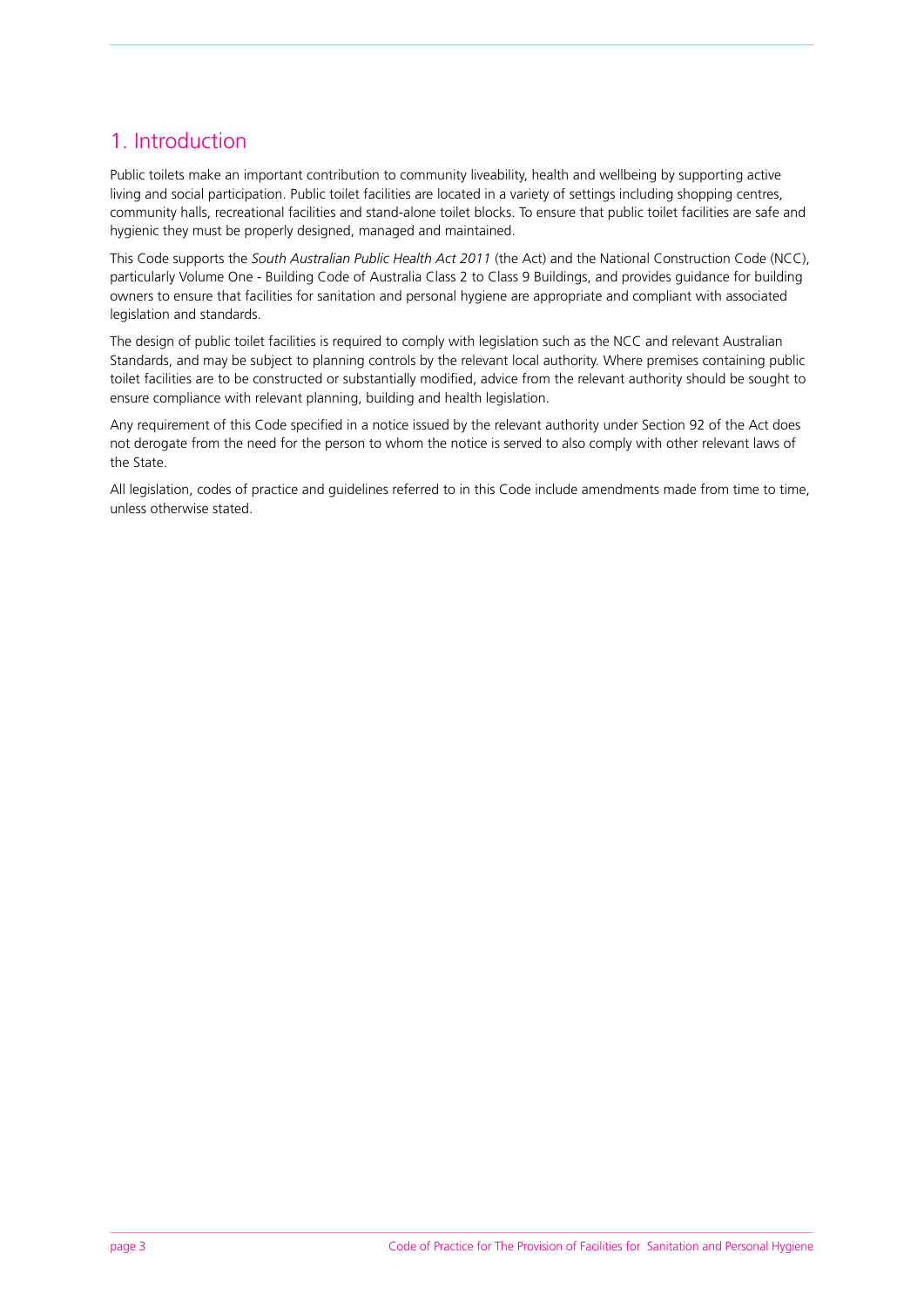# 2. Definitions

| closet pan           | has the same meaning as AS/NZS 3500 – the Plumbing Code.                                                                                                                                            |
|----------------------|-----------------------------------------------------------------------------------------------------------------------------------------------------------------------------------------------------|
| council              | means a council within the meaning of the Local Government Act 1999.                                                                                                                                |
| owner                | is the owner or occupier of the premises; or has the management or control of the<br>premises; or is the trustee of said person or is managing the affairs of such a person on<br>some other basis. |
| premises             | means any land, building (including residential premises) or place (including a public place,<br>or a moveable building or structure); or a part of a premises.                                     |
| relevant authority   | means the Chief Public Health Officer; or a council.                                                                                                                                                |
|                      |                                                                                                                                                                                                     |
| sanitary compartment | means a room or space containing a closet pan or urinal.                                                                                                                                            |
| sharps               | objects or devices having sharp points or protuberances or cutting edges, capable of<br>cutting or piercing the skin.                                                                               |
| shower area          | means the area affected by water from a shower, including a shower over a bath.                                                                                                                     |
| urinal               | an individual stall or wall-hung urinal; or each 600 mm length of a continuous urinal<br>trough; or a closet pan used in place of a urinal.                                                         |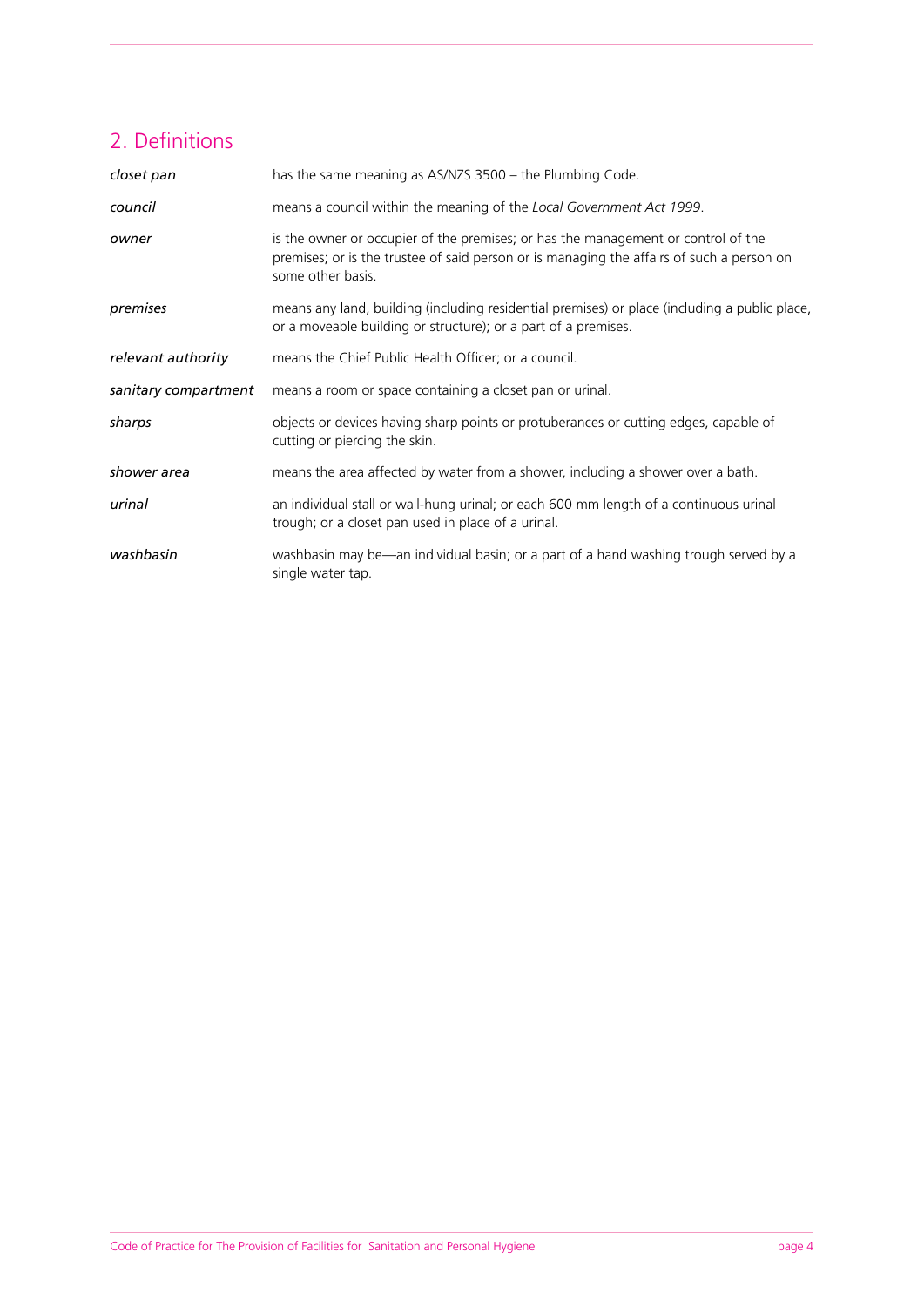# 3. General Requirements

The National Construction Code (NCC) provides uniform guidance and technical provisions for the design and construction of buildings and other structures throughout Australia. The NCC (Volume One, Section F2 - Sanitary and Other Facilities) requires owners of prescribed classes of premises to provide suitable facilities for personal hygiene such as toilets, urinals, hand basins, baths or shower areas, laundry facilities, kitchen sinks or such other provisions as are necessary.

The NCC;

- > sets out the minimum number of facilities required for each type of premises
- > prescribes the construction and maintenance requirements
- > requires that facilities are provided in a convenient location (within or associated with a building) considering;
	- the function and use of the building;
	- the number and gender of the patrons;
	- the disability or other particular needs of the patrons.

In addition to the NCC, the Housing Improvement Regulations 2017 (under the *Housing Improvement Act 2016*) also set out minimum standards for residential properties within South Australia.

## 3.1 Number of facilities

The number and gender designation of facilities provided in a building is determined Part F2, Table F2.3 of the NCC and depends on the building size and classification (unless otherwise determined by the relevant authority). Where the building is not classified under the NCC, the relevant authority should determine the number and type of facilities required.

When determining the appropriate number of toilet facilities for public spaces or particular buildings or structures not classified under the NCC (e.g. those within parks, gardens and reserves) the authority should take into consideration;

- > the nature and use of the premises or land concerned
- > the number (or expected number), gender and needs of associated users, patrons and visitors
- > the presence, number and accessibility of other public toilets in the vicinity

The minimum number of facilities required under the NCC for similar premises or uses can also be used as a guide.

For temporary events, in addition to the above criteria, it is important to consider the type and duration of the event, and whether food or alcohol is available for purchase. For events where alcohol is being sold the Office for Liquor and Gambling, Consumer and Business Services should be contacted.

Where sanitary facilities need not be provided for the public, the relevant authority may, where there is a demonstrated need, determine the number and type of facilities required. Where unisex facilities and separate facilities for both sexes are provided, they should be appropriately designated.

#### 3.2 When the relevant authority may require additional facilities

To maintain appropriate standards of public health, the relevant authority may determine that the provision of facilities, amendments of existing facilities or additional facilities may be required. Situations where an authority may require changes to or additional facilities include;

- > where the conditions of use have changed
- > where the existing facilities have been demonstrated to be or are at risk of becoming inadequate
- > where access arrangements to shared facilities for patrons and staff have changed. e.g. patrons denied access to employee facilities in retail outlets, combined retail and office complexes (or similar premises)
- > where the demand in peak periods warrants the provision of facilities to serve the needs of patrons.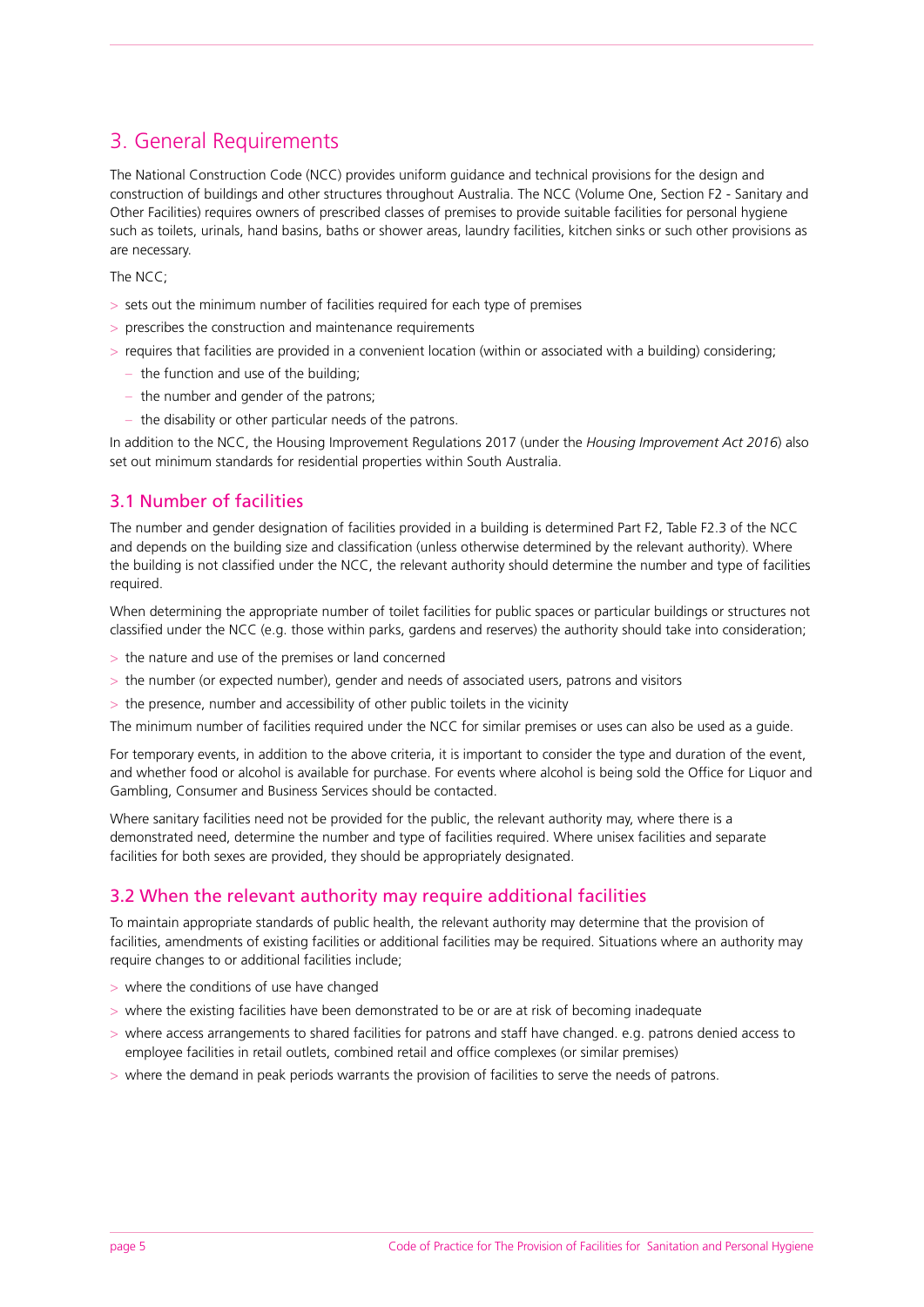# 3.3 Plumbing and drainage

For the purposes of this Code, all new sanitary plumbing and drainage work, including the installation of fixtures and connections must comply with (where applicable):

- > South Australian Public Health (Wastewater) Regulations 2013 and Onsite Wastewater Systems Code
- > Any conditions of a wastewater works approval
- > AS/NZS 3500: 2013 Plumbing and Drainage (Parts 0-5)
- > The National Construction Code (NCC) Volume 3 Plumbing Code of Australia (including SA Variations and/or additional provisions as listed in Appendix A)

## 3.4 Floors, walls partitions and ceilings

Floors, walls, ceilings and partitions should be constructed of hard, durable, impervious materials which are easily cleaned and maintained to ensure they are kept in a clean and hygienic condition.

## 3.5 Fixtures and fittings

Fixtures and fittings used for sanitation and personal hygiene should be durable, vandal-resistant, and able to be easily cleaned and to withstand frequent use.

#### 3.6 Lighting

All facilities should be provided with adequate lighting to ensure safety and effective cleaning.

Where possible, natural lighting in the form of windows, skylights or similar should be installed in all relevant facilities.

Facilities that are available outside of daylight hours or not provided with adequate natural lighting should be provided with appropriate artificial lighting. Where artificial lighting is required it must be installed in accordance with the provisions of the NCC and AS/NZS 1680: 2009 Part 0, Interior lighting safe movement.

#### 3.7 Ventilation

To remove odours and prevent condensation and the growth of mould, adequate ventilation by the provision of windows, vents, roof ducts, mechanical exhaust systems or similar must be installed.

The NCC requires that natural ventilation complying with F4.6, or a mechanical ventilation or air-conditioning system complying with AS 1668.2 and AS/NZS 3666.1 be installed. The relevant authority may (at their discretion) determine that mechanical ventilation facilities are required in certain circumstances.

Exhaust removed from the premises should be discharged above the roof of the building in such a way that occupants of nearby premises do not suffer discomfort through the emission of odours.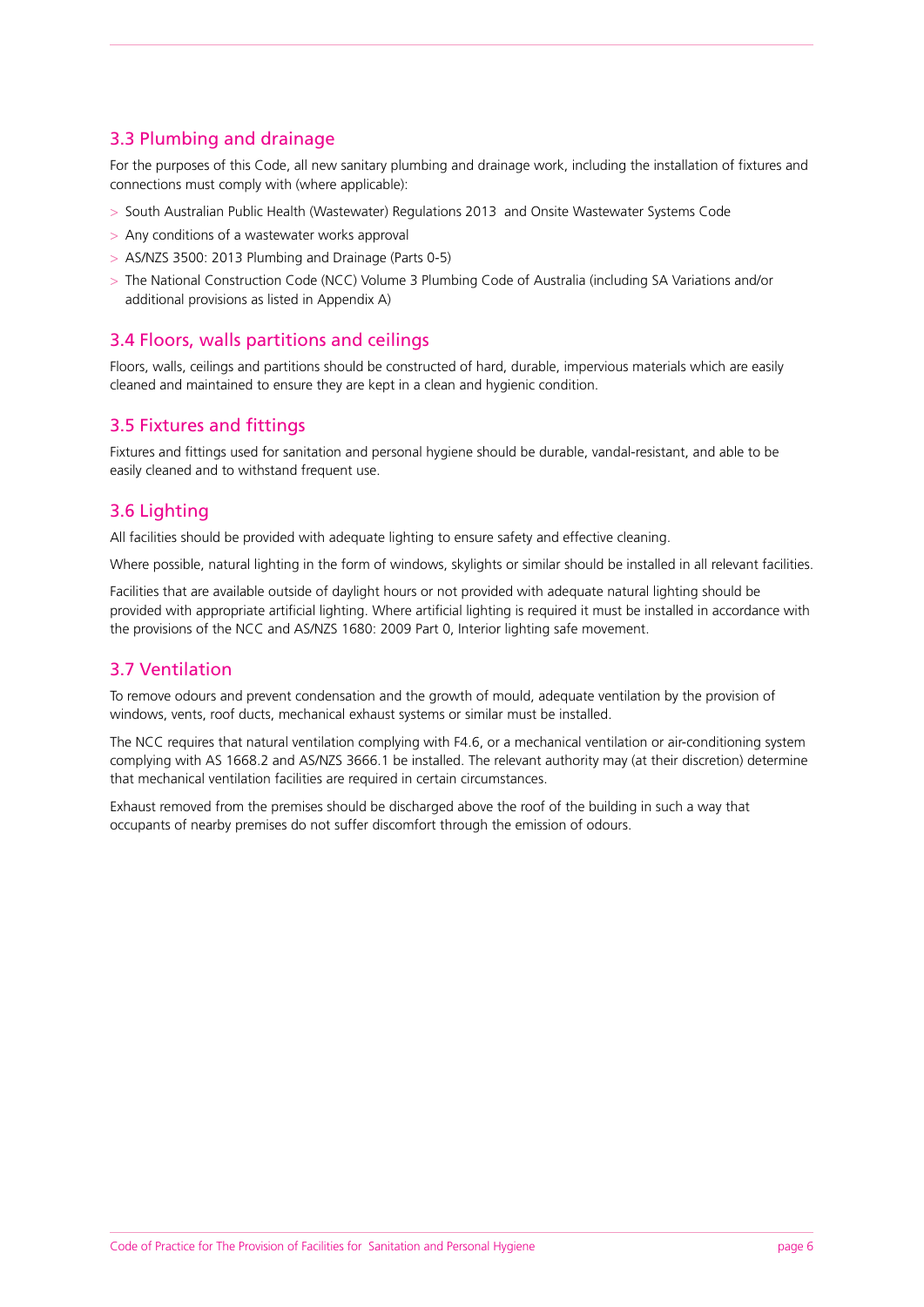# 3.8 Disposal of sewage, effluent and greywater

Wastewater systems are governed by legislation and technical information in South Australia:

- > *South Australian Public Health Act 2011*
- > South Australian Public Health (Wastewater) Regulations 2013 and its Prescribed Codes (as applicable) :
	- The On-Site Wastewater Systems Code
	- Community Wastewater Management Code

Where premises are not connected to SA Water infrastructure, wastewater must be discharged to a community wastewater management scheme (CWMS) or disposed of via an appropriate on-site wastewater system. CWMS and onsite disposals are subject to the provisions of the South Australia Public Health (Wastewater) Regulations 2013 and the Onsite Wastewater Systems Code and require an application, assessment and approval from the relevant authority.

The treatment, reuse and disposal of greywater must be in accordance with the requirements of the South Australia Public Health (Wastewater) Regulations 2013 and the Onsite Wastewater Systems Code. If the premises is supplied with a connection point for the discharge of wastewater, permission must be sought from the water industry entity providing that connection.

#### 3.9 Alternate toilet facilities – reduced water requirements

In areas where water is not readily available (e.g. rural or remote areas of the State) the use of composting, chemical or other similar toilets may be considered. Factors which can affect the satisfactory performance of these units include;

- > the number of users
- > temperature and humidity
- > airflow within the unit
- > frequency of maintenance and cleaning
- > improper use
- > facilities for the disposal of the contents
- > potential to contaminate underground water resources.

The provision of non-water flush systems should only be considered where the relevant authority determines that the abovementioned factors have been properly considered and that appropriate measures are put in place to ensure their correct use, and to ensure satisfactory inspection and maintenance.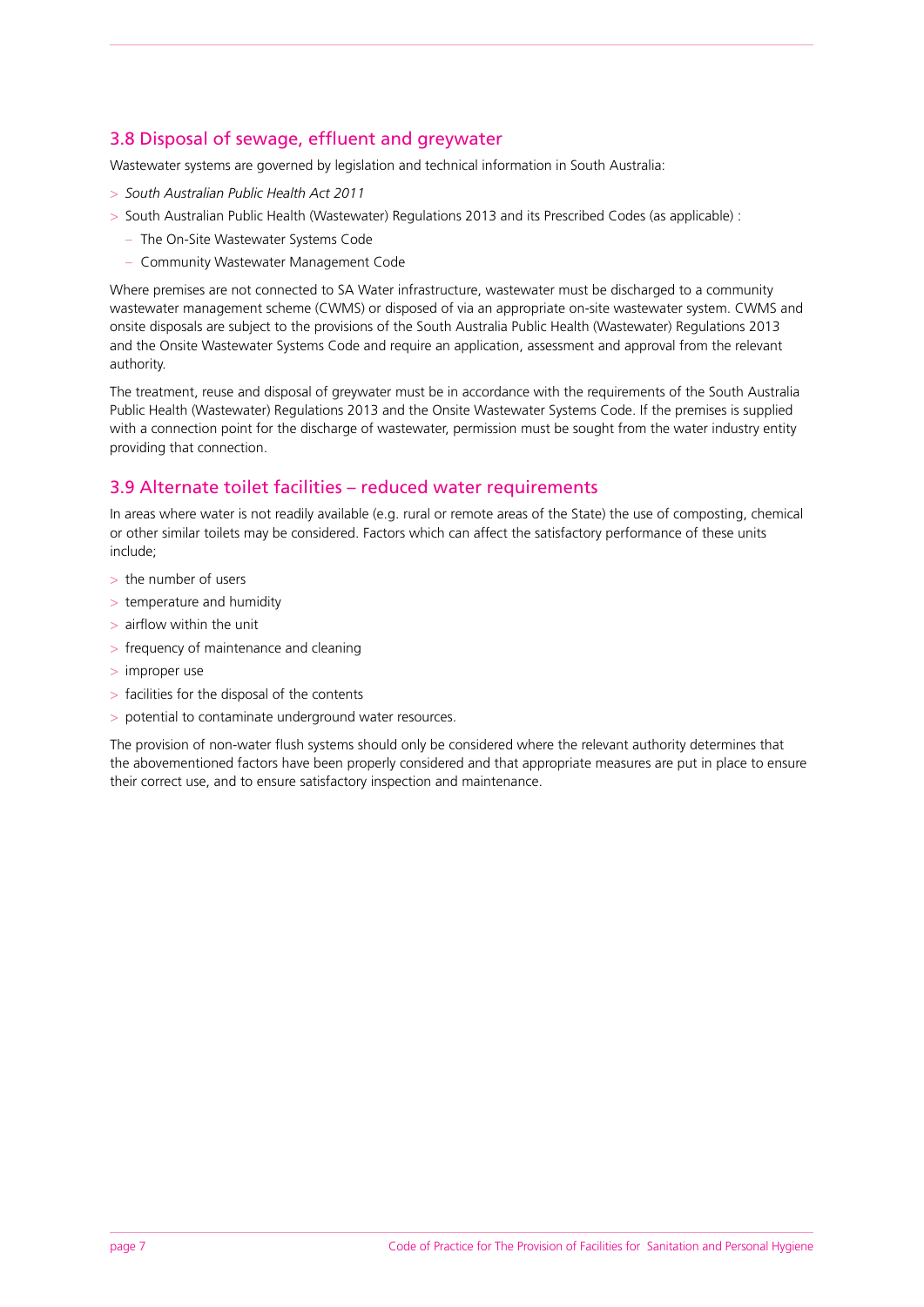# 4. Specific Requirements for Non-Residential Premises

Public toilet facilities provided for premises such as shopping centres, bus depots, restaurants, commercial buildings and the like, or stand-alone ablution blocks in parks and reserves, have additional requirements to those of residential premises.

## 4.1 The provision of soap and hand drying facilities

Hand hygiene is considered one of the most effective ways of preventing the spread of pathogens that can cause illnesses such as colds and flu and gastroenteritis. A continuous supply of running water, liquid soap and facilities for drying hands (such as single-use paper towels or air dryers) should be provided in public toilet facilities where practicable. If determined necessary by the relevant authority, the requirement to provide soap and facilities for drying hands may be enforced through a Section 92 Notice.

## 4.2 External showers

Where external showers have been installed for rinsing off at recreation areas such as the beach or inland waterways, screening is not required and waste water should be disposed of in accordance with the requirements outlined in section 3.8 of this Code.

## 4.3 Infant care facilities

Where a business or the relevant authority determine that a separate facility for infant care is to be provided, the facility should be suitable for the use of both sexes. The facility should contain a closet pan, handwashing facilities, a changing bench and receptacles for the containment and removal of used disposable nappies and other soiled material. Fittings and fixtures should be of a size suitable for use by small children.

Where a unisex facility for the disabled is combined with an infant care facility, the area for the disabled must not be impeded by benches, refuse receptacles, storage cupboards. Baby change facilities should be provided in accordance with AS 1428.1 and 1428.2 disability access to premises if possible and reasonable.

## 4.4 Facilities for the disabled

The number of facilities required for use by people with disabilities should be in accordance with the requirements of the NCC. Access for the disabled should be in accordance with Australian Standard 1428.1, Design for access and mobility.

#### 4.5 Maintenance and cleaning

Facilities for sanitation and personal hygiene must be maintained in a clean and hygienic condition.

Facilities should be inspected regularly and serviced as required noting that facilities that are available continuously or for extended periods, and those subject to heavy use, may require additional monitoring, cleaning and maintenance.

Contact details for reporting damage, faulty equipment or the need for cleaning and/or servicing should be clearly displayed in public toilet facilities.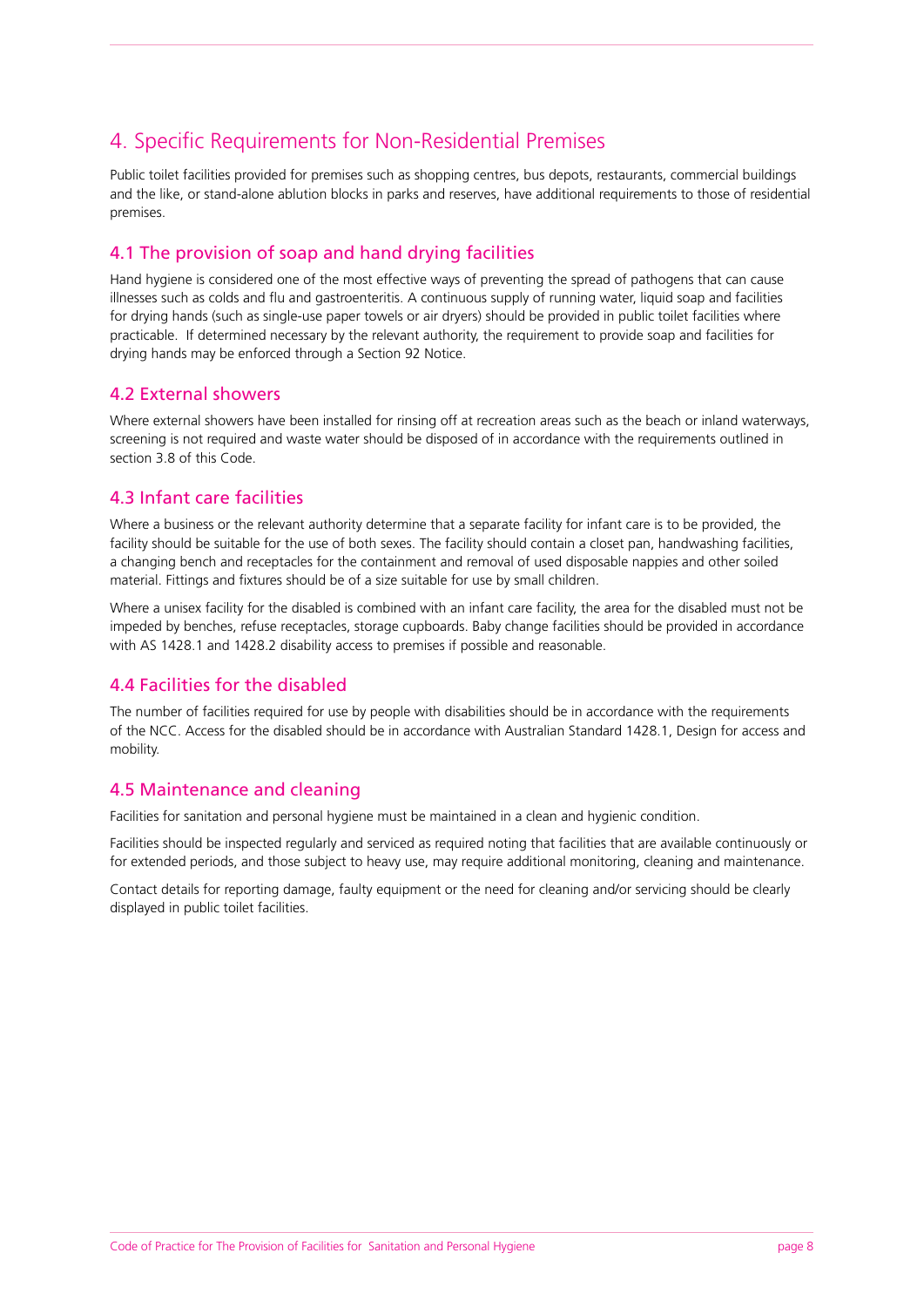## 4.6 Solid waste disposal

Suitable receptacles must be provided for the disposal of waste such as used nappies, sanitary products, incontinence pads, paper hand towels and other wastes. All receptacles used for the containment of wastes must be kept in good repair and maintained in a clean and hygienic condition.

In accordance with Regulation 7 of the South Australian Public Health (General) Regulations 2013; the owner or occupier of premises must take reasonable steps to ensure that waste on the premises that poses or may pose a risk to public health is—

- (a) while on the premises, kept in a receptacle that is—
	- (i) capable of adequately holding the waste and containing any offensive odours and fluids from the waste; and
	- (ii) inaccessible to pests, vermin and other animals; and
	- (iii) impervious to water; and
	- (iv) in a clean and sound condition; and
- (b) made available for collection by a waste collection service as often as may be appropriate having regard to the nature of the waste.

To ensure compliance with the requirements of the Regulations and this Code it is important that the facilities are regularly monitored for the accumulation of waste. All waste must be disposed of in accordance with the *Environment Protection Act 1993* and associated subordinate legislation.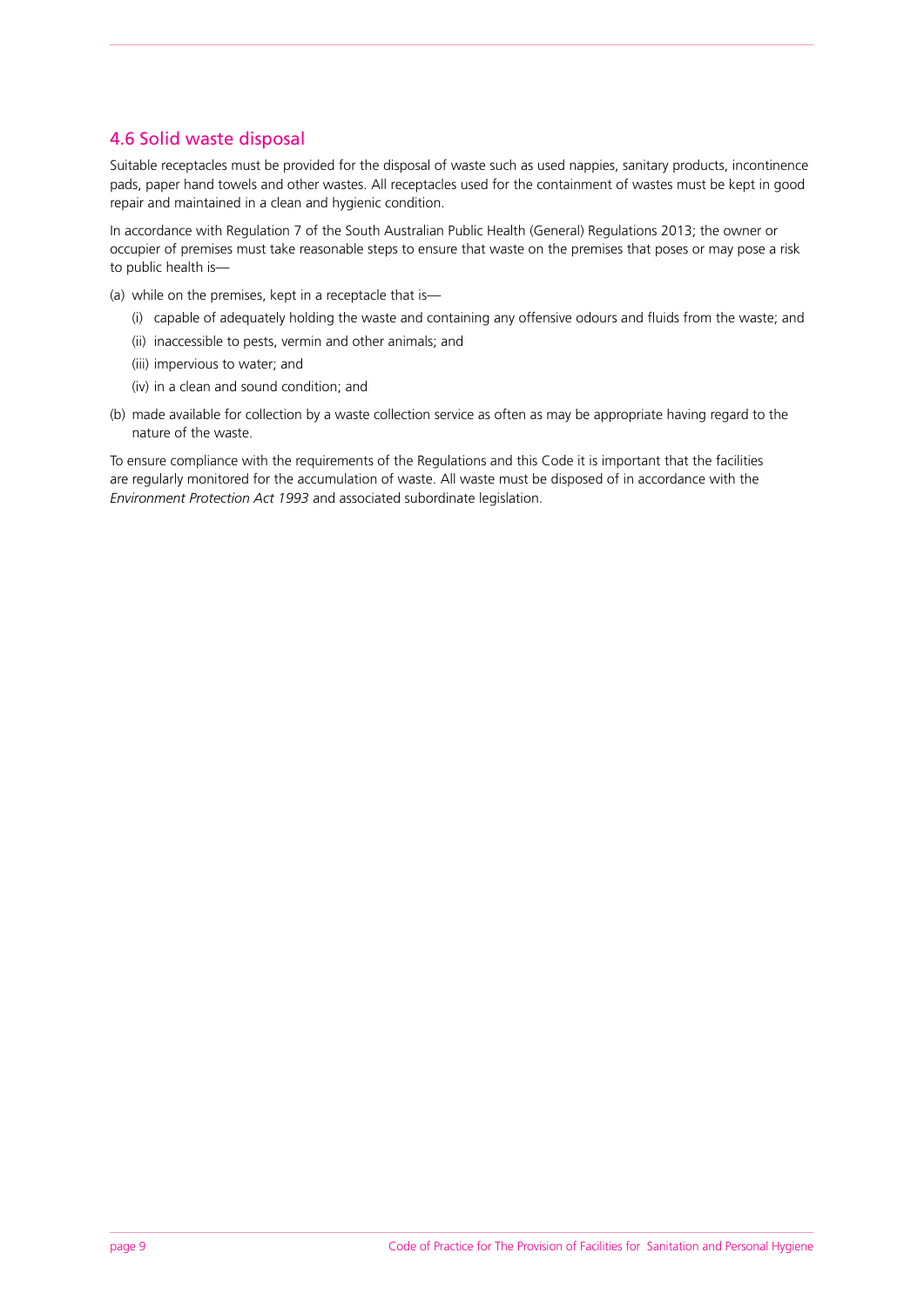# 5. Sharps Disposal Facilities

Sharps (e.g. needles, syringes and medical lancets) are used by people to monitor specific medical conditions or administer injectable medications or illegal drugs. The provision of appropriate sharps disposal facilities in public toilets promotes the safe disposal of sharps and reduces the risks of injuries through accidental contact with sharps that have been illegally or inappropriately disposed of.

## 5.1 Sharps collection containers

Sharps disposal facilities in public toilets typically consist of a non-reusable, rigid, puncture-proof container that is placed within lockable outer wall housing of metal fabrication.

Where sharps containers are provided they must be capable of accommodating a 14cm long object without exceeding the fill line of the container and must conform to the relevant Australian Standards as follows:

- > AS 4031 1992: Non-reusable containers for the collection of sharp medical items used in health care settings
- > AS/NZS 4261 1994: Re-useable containers for the collection of sharp items used in human and animal medical applications.

These standards require that the container is yellow, marked with the internationally recognised biohazard symbol and marked with a statement that the containers must not be filled above the fill line.

## 5.2 Outer housings

Whilst there are no specific Australian Standards relating to the outer housings for sharps containers, it is important that they are:

- > Designed to accommodate an internal container of a specified size that conforms to the relevant Australian Standard for sharps containers.
- > Designed with no sharp edges on external or internal surfaces of the bin and disposal chute that could cause blockage or injury
- > Designed so as not to impede the function and serviceability of the sharps container within
- > Designed so that the contents of the bin are inaccessible to people depositing sharps or members of the public
- > Of strong and vandal resistant construction
- > Secured onto a post, wall or other structure with appropriate vandal resistant brackets/bolts/housing
- > Incorporate a key only access and locking system
- > Incorporate a floor in case of spillage or overflow of the contents
- > Clearly identified by signage as being only for the disposal of community sharps
- > Readily distinguishable by means of colour and signage from other public bins (e.g. waste or recycling)
- > Marked with a clearly identifiable point of contact to enable the reporting of issues of concern such as full, overflowing or damaged sharps disposal facilities (e.g. a phone number/staff member/attendant/cleaning contractor)
- > Located so that they are easily accessible and serviceable
- > Installed so that the access point for disposal is at a sufficient height from the ground to be inaccessible to small children
- > Regularly monitored for usage, condition and to ensure they are not full/overflowing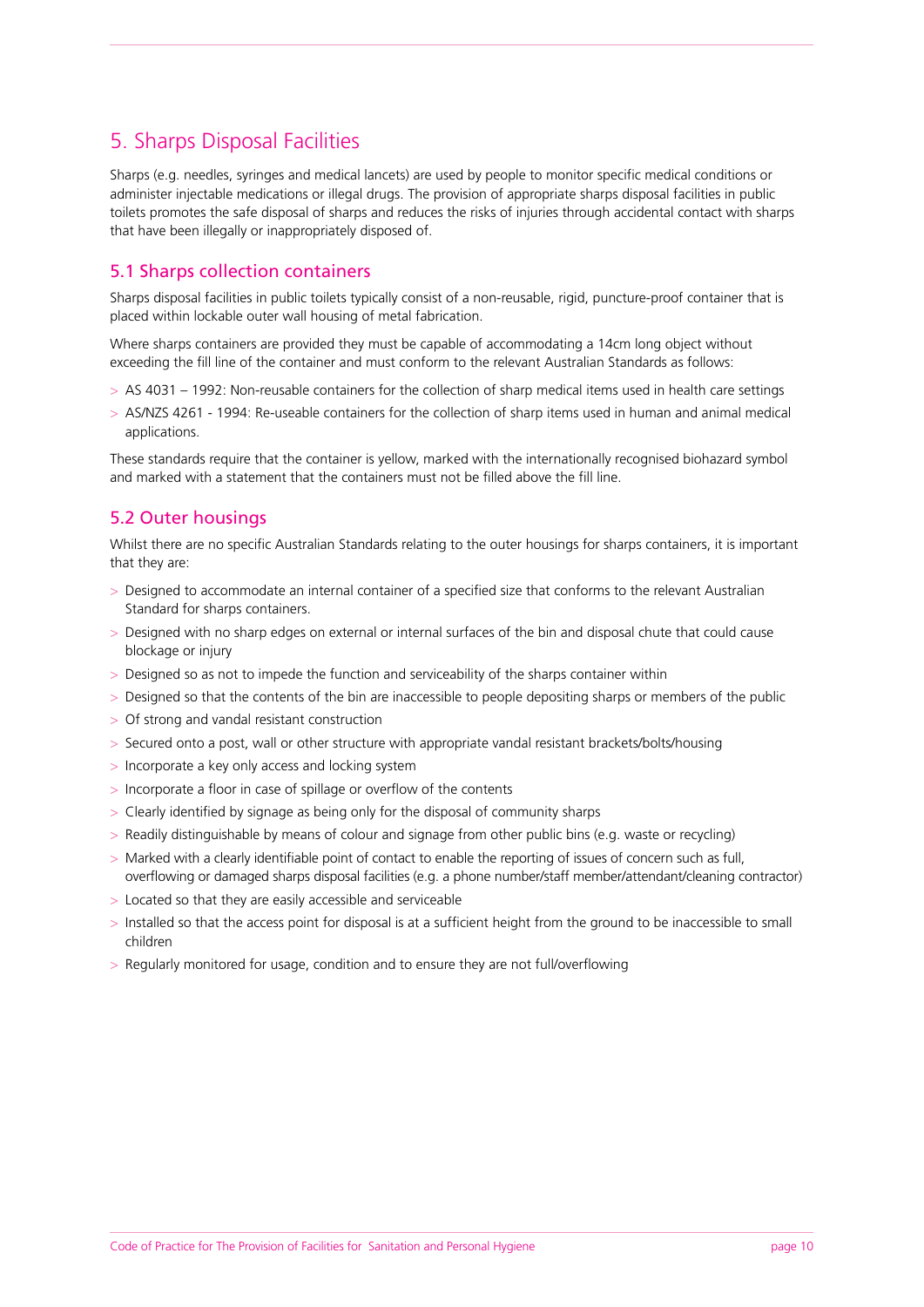# 5.3 Installation heights

Sharps disposal containers in public toilets should be installed at a height of no less than 1300mm from the ground to the opening of the container. This height will reduce the potential for children to come into accidental contact with the contents of sharps containers whilst ensuring that the container is within the side 'reach range' limits for wheelchair users (side access where there is no obstruction) and ambulant people with a disability. For further information regarding design for access and mobility, please refer to the Australian Standard AS1428, 1992 – Design for access and mobility – Part 2: Enhanced and additional requirements – Buildings and Facilities.

## 5.4 Monitoring and management

Sharps containers should be appropriately sized for expected waste volumes, and regularly monitored and serviced as required. The contents of these containers must be disposed of in accordance with regulatory requirements.

Areas where sharps disposal facilities are located should be regularly inspected to ensure the early detection and disposal of any sharps that have been inappropriately discarded or disposed of. A clearly identifiable point of contact is to be provided to enable the reporting of full, overflowing or damaged sharps disposal facilities e.g. this may be a phone number/staff member/attendant/cleaning contractor. The point of contact should be available whilst the facilities are open for use.

Responsibilities and procedures for monitoring and servicing sharps disposal facilities should be clearly defined and documented, and staff should be appropriately trained to ensure that obligations are fulfilled in accordance with the *Work Health Safety Act 2012*.

At the discretion of the relevant authority, requirements relating to the provision and management of sharps disposal facilities may be imposed in a notice issued under Section 92 of the Act'.

# 6. Resources

To minimise the risk of needle stick injuries in the community SA Health has developed a public warning sign.

For more information please visit [www.sahealth.sa.gov.au](http://www.sahealth.sa.gov.au) or contact Health Protection Programs on (08) 8226 7100.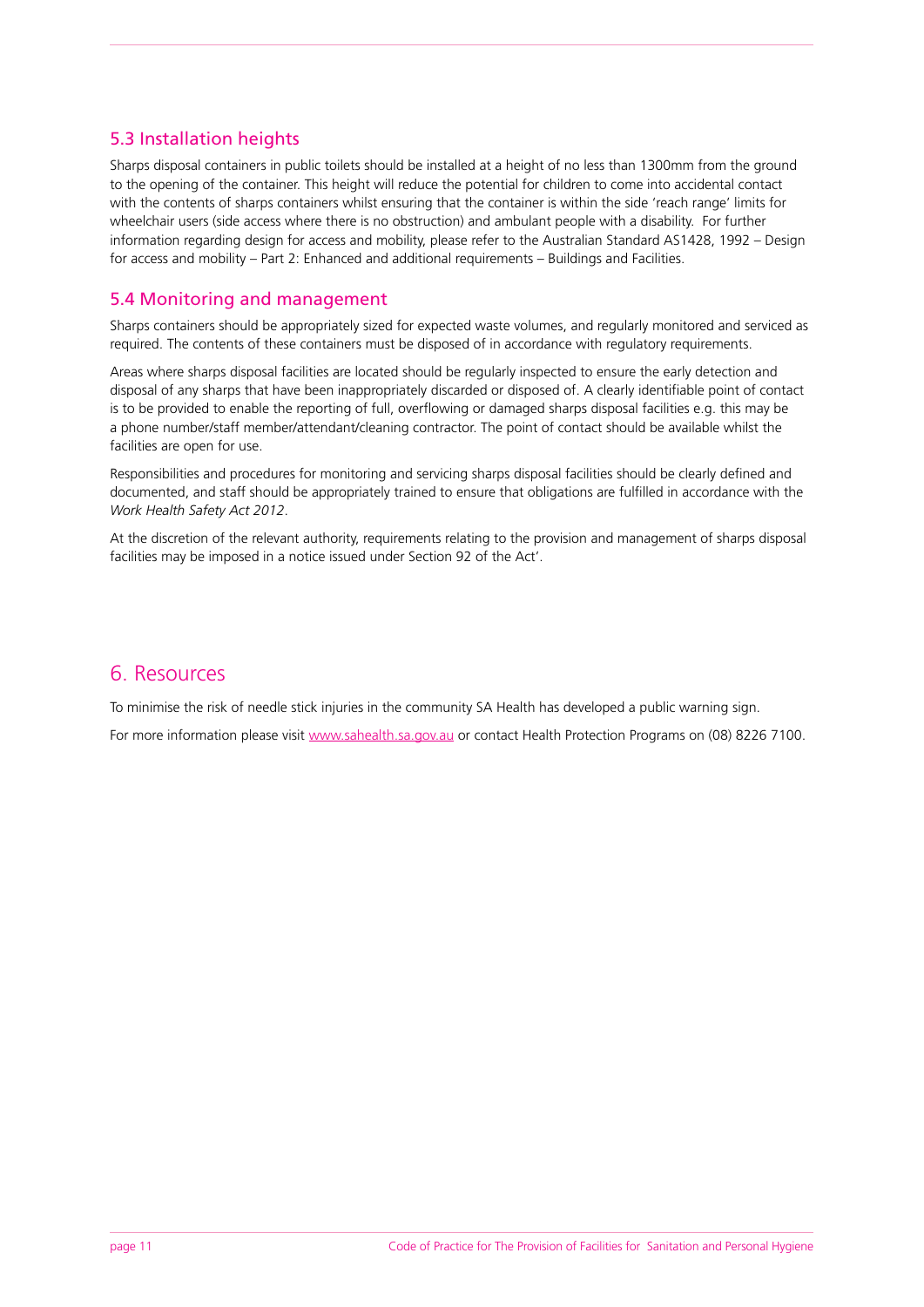# 7. Legislation and References

*South Australian Public Health Act 2011.*

National Construction Code Series 2016

*Local Government Act 1999*

*Housing Improvement Act 2016* 

Housing Improvement Regulations 2017

South Australian Public Health (Wastewater) Regulations 2013

Australian/New Zealand Standard 3500: 2015 (Parts 0-4) Plumbing and Drainage

Australian Standard 1680.0: 2009 (Part 0) Interior lighting safe movement

Australian Standard 1668.2: 2012 The use of ventilation and airconditioning in buildings – Mechanical ventilation in buildings

Australian/New Zealand Standard 3666.1: 2013 Air-handling and water systems of buildings – Microbial control, Design, installation and commissioning

SA Health, On-Site Wastewater Systems Code

SA Health, Community Wastewater Management Systems Code

Australian Standard 1428.1: 1992 Design for access and mobility

Australian Standard 1428: 1992 – Design for access and mobility – Part 2: Enhanced and additional requirements – Buildings and Facilities

South Australian Public Health (General Regulations) 2013

Australian Standard 4031: 1992 Non-reuseable containers for the collection of sharp medical items used in health care areas

Australian/New Zealand Standard 4261: 1994 Reuseable containers for the collection of sharp items used in human and animal medical applications

*Environment Protection Act 1993*

*Work Health and Safety Act 2012.*

Cover photo source: Kgbo, own work, CC BY-SA 3.0